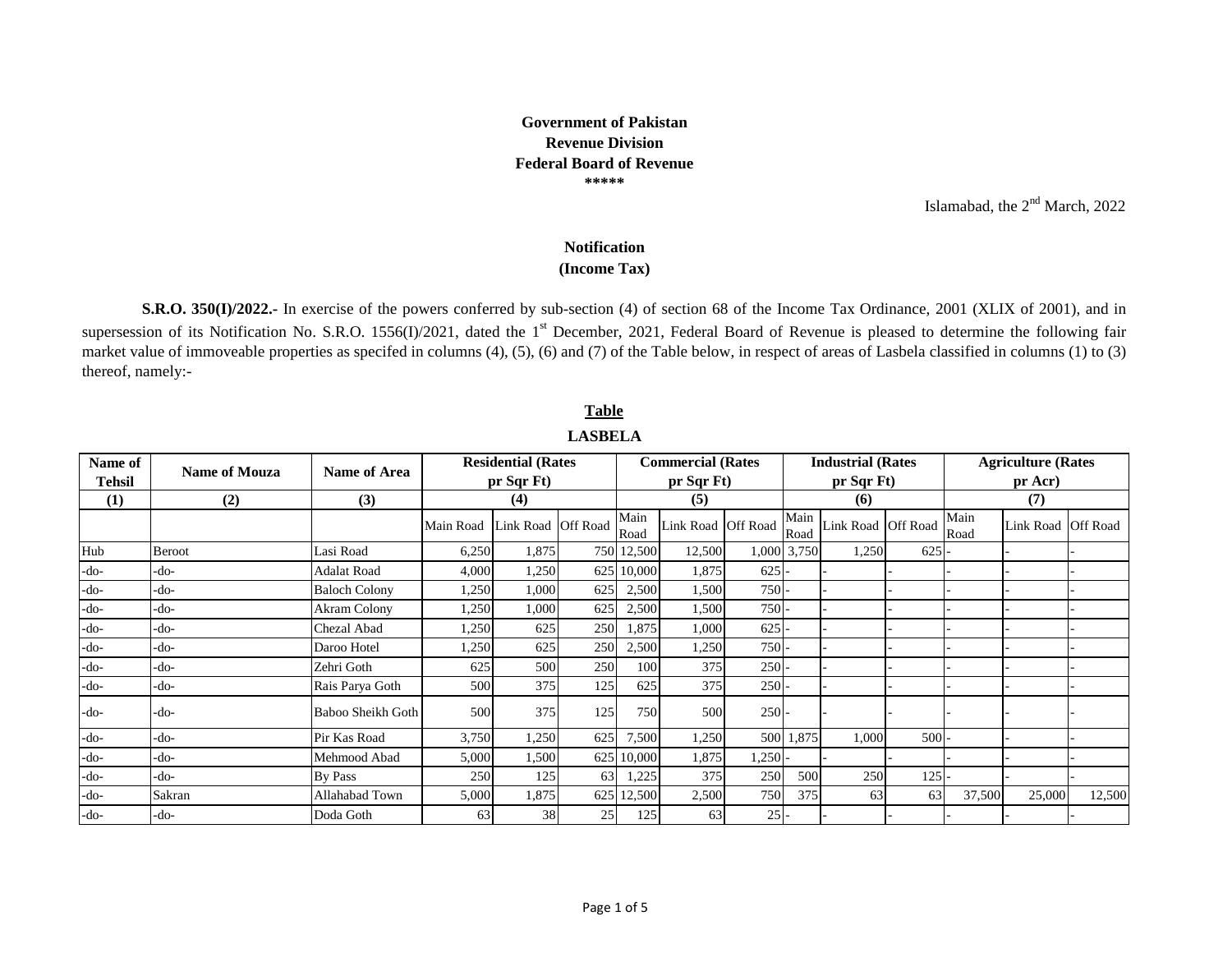| $-do-$  | -do-     | Haji Ibrahim Goth                 | 250    | 125             | 63    |            |          |                  |       |     | 500,000       | 250,000   | 125,000   |
|---------|----------|-----------------------------------|--------|-----------------|-------|------------|----------|------------------|-------|-----|---------------|-----------|-----------|
| -do-    | -do-     | Haji Hasoo Goth                   | 250    | 125             | 63    |            |          |                  |       |     | 500,000       | 250,000   | 125,000   |
| -do-    | -do-     | Haji Chatta Goth                  |        |                 |       |            |          |                  |       |     | 325,000       | 375,000   | 187,500   |
| -do-    | -do-     | <b>U.C Sakran</b>                 |        |                 |       |            |          |                  |       |     | 500,000       | 250,000   | 125,000   |
| -do-    | Pathrra  | Prince Colony                     | 5,000  | 1,875           |       | 625 12,500 | 2,500    | 750              |       |     |               |           |           |
| -do-    | -do-     | Zehri Street                      | 5,000  | 1,875           |       | 625 12,500 | 2,500    | 750              |       |     |               |           |           |
| -do-    | -do-     | Coast Guard Area                  | 5,000  | 1,875           |       | 625 12,500 | 2,500    | 750              |       |     |               |           |           |
| -do-    | -do-     | Civic Center                      | 37,580 | 1,250           |       | 625 12,500 | 2,500    | 750              |       |     |               |           |           |
| -do-    | -do-     | Jam colony                        | 3,125  | 1,250           |       | 625 12,500 | 2,500    | 750              |       |     |               |           |           |
| -do-    | -do-     | Nazar churngi                     | 2,500  | 1,250           | 625   | 10,000     | 1,250    | 625              |       |     |               |           |           |
| -do-    | -do-     | Daro Hotal                        | 1,875  | 1,250           | 375   | 8,750      | 1,250    | 500              |       |     |               |           |           |
| -do-    | -do-     | Bhawani                           | 1,250  | 625             | 250   | 2,500      | 1,250    | 625              | 1,875 | 875 | 625 1,875,000 | 1,250,000 | 325,000   |
| -do-    | -do-     | Ameer Abad                        | 63     | 25              | 19    | 125        | 63       | 25               |       |     | 1,000,000     | 625,000   | 250,000   |
| $-do-$  | -do-     | Labour Colony                     | 63     | $\overline{25}$ | 19    | 125        | 63       | 25               |       |     | 750,000       | 500,000   | 250,000   |
| $-do-$  | -do-     | Achar Hotel                       | 125    | 63              | 25    | 375        | 250      | $\overline{125}$ |       |     | 1,000,000     | 625,000   | 375,000   |
| -do-    | -do-     | Double Farm                       | 187    | 125             | 63    | 250        | 125      | 63               |       |     | 875,000       | 500,000   | 250,000   |
| Bela    | M.C Bela | Sandiman Park                     | 1,875  |                 |       | 2,500      |          |                  |       |     |               |           | 250,000   |
| $-do-$  | Gadore   | <b>Bela Cross</b>                 |        |                 | 1,875 |            |          | 2,500            |       |     |               |           | 500,000   |
| -do-    | Wang     | Power House<br>Muhallah           |        |                 | 1,250 |            |          | 5,000            |       |     |               |           | 375,000   |
| -do-    | Kun      | <b>Near Girls College</b><br>Bela |        |                 | 1,250 |            |          |                  |       |     |               |           | 287,500   |
| -do-    | -do-     | Near Degree<br>College Bela       |        |                 | 1,250 |            |          | 2,500            |       |     |               |           | 287,500   |
| -do-    | -do-     | Near Veterinary<br>Hospital       |        |                 | 1,500 |            |          | 3,125            |       |     |               |           |           |
| -do-    | -do-     | <b>Bela Bazar</b>                 |        |                 | 6,250 |            |          | 25,000           |       |     |               |           |           |
| Lakhrra | Lakhrra  | Lakhrra City                      |        |                 | 125   |            |          | 250              |       |     |               |           | 1,000,000 |
| Uthal   | Marri    | Levies Line area                  |        |                 | 3,750 |            |          | 6,250            |       |     |               |           |           |
| $-do-$  | -do-     | <b>Jamot Colony</b>               |        |                 | 3,250 |            |          |                  |       |     |               |           |           |
| -do-    | -do-     | Khaskheli Jamat<br>area           |        |                 | 2,875 |            |          |                  |       |     |               |           |           |
| -do-    | -do-     | Main Road<br>Awadan               | 4,250  |                 |       | 11,250     |          |                  |       |     |               |           |           |
| -do-    | -do-     | Lakrra Road                       | 1,875  |                 |       | 3,125      |          |                  |       |     |               |           |           |
| -do-    | -do-     | Link Road Awadan                  |        | $2,500 -$       |       |            | $5000/-$ |                  |       |     |               |           |           |
| $-do-$  | Torri    | Torri                             | 1,250  |                 |       | 2,500      |          |                  |       |     |               |           |           |
| $-do-$  | Kangarr  | Kangarr                           | 1,250  |                 |       | 2,500      |          |                  |       |     |               |           |           |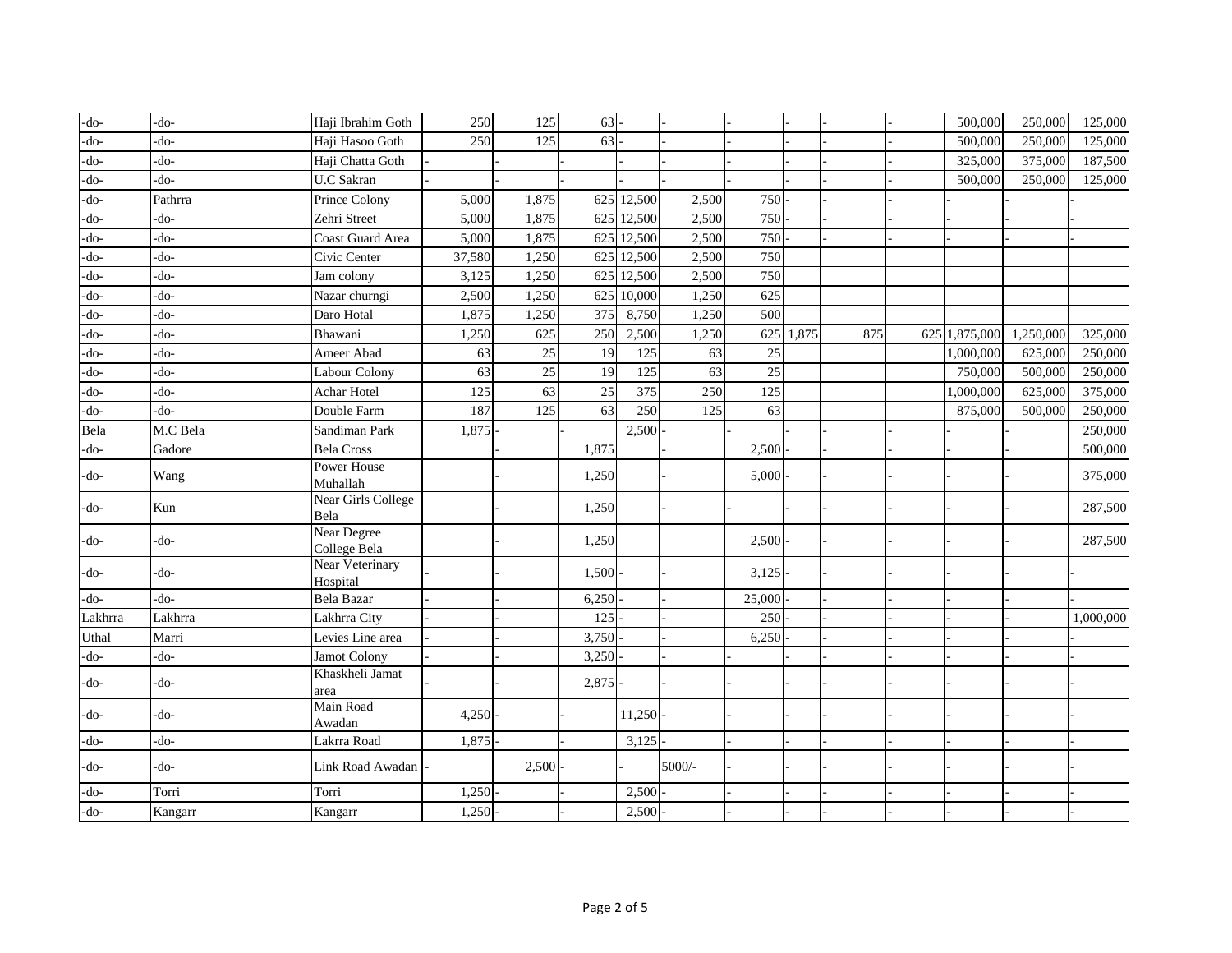| $-do-$   | Marri         | <b>High School Road</b>           |       | 1,875 |           |                | 2,500  |       |       |  |  |  |
|----------|---------------|-----------------------------------|-------|-------|-----------|----------------|--------|-------|-------|--|--|--|
| $-do-$   | <b>Banodi</b> | Magsi Colony                      |       | 3,125 |           |                | 5,000  |       |       |  |  |  |
| $-do-$   | Jannar        | Police Line area                  |       | 3,500 |           |                | 5,625  |       |       |  |  |  |
| $-do-$   | <b>Banodi</b> | Lakha Goth                        | 6,750 |       |           | 6,250          |        |       |       |  |  |  |
| $-do-$   | Jannar        | <b>RCD</b> Road                   | 4,000 |       |           | 6,875          |        |       |       |  |  |  |
| -do-     | Marri         | Civil Hospital Area               |       | 4,375 |           |                | 10,000 |       |       |  |  |  |
| -do-     | $-do-$        | <b>Elementary College</b><br>Area |       | 1,875 |           |                | 2,250  |       |       |  |  |  |
| -do-     | -do-          | Police Thana Shrif<br>Colony      |       | 3,500 |           |                | 5,000  |       |       |  |  |  |
| $-do-$   | Marri         | <b>Revenue Colony</b>             |       | 1,875 |           | 0 <sub>0</sub> | 2,500  |       |       |  |  |  |
| -do-     | Jannar        | <b>Bismallah Hotel</b><br>area    | 4,500 |       |           | 10,000         |        |       |       |  |  |  |
| -do-     | -do-          | Afzal Petrol Pump                 | 4,250 |       |           | 11,250         |        |       |       |  |  |  |
| -do-     | Awadan        | Madrsa Madnia<br>area             | 2,500 |       |           | 6,250          |        |       |       |  |  |  |
| Sonmiani | M/C Winder    | Main Bazar                        | 8,750 |       |           | 18,750         |        |       |       |  |  |  |
| $-do-$   | -do-          | Main Road                         | 3,750 |       |           | 18,750         |        |       |       |  |  |  |
| $-do-$   | -do-          | LG Company                        |       |       |           |                |        |       | 7,500 |  |  |  |
| -do-     | -do-          | Meeran Peer Road                  |       | 3,750 |           |                | 6,250  |       | $=$   |  |  |  |
| -do-     | -do-          | Pathan Colony                     |       |       | 1,875     |                |        | 3,125 |       |  |  |  |
| -do-     | -do-          | Madina Colony                     |       |       | 1,250     |                |        | 1,875 |       |  |  |  |
| -do-     | -do-          | Winder Colony                     |       |       | 5,000     |                |        | 7,500 |       |  |  |  |
| -do-     | -do-          | Hindu Muhallah                    |       |       | 8,750     |                |        |       |       |  |  |  |
| -do-     | $-do-$        | <b>Ibrahim Colony</b>             |       |       | 7,500     |                |        |       |       |  |  |  |
| -do-     | -do-          | <b>Baradia Colony</b>             |       |       | 5,000     |                |        | 7,500 |       |  |  |  |
| -do-     | -do-          | <b>Samad Colony</b>               |       |       | 3,125     |                |        |       |       |  |  |  |
| -do-     | -do-          | Sarmastani<br>Muhallah            |       |       | 3,125     |                |        |       |       |  |  |  |
| -do-     | $-do-$        | Hassan Sabra<br>Muhallah          |       |       | $3,125$ - |                |        |       |       |  |  |  |
| -do-     | $-do-$        | Jama Masjid Road                  |       | 3,125 |           |                | 5,000  |       |       |  |  |  |
| -do-     | -do-          | PAF Road                          |       | 3,125 |           |                | 5,000  |       |       |  |  |  |
| -do-     | -do-          | Noord Mohd Brohi<br>Goth          |       |       | 3,125     |                |        |       |       |  |  |  |
| -do-     | -do-          | <b>Bewa Colony</b>                |       |       | 1,875     |                |        |       |       |  |  |  |
| $-do-$   | -do-          | Jailani Market                    | 8,750 |       |           | 18,750         |        |       |       |  |  |  |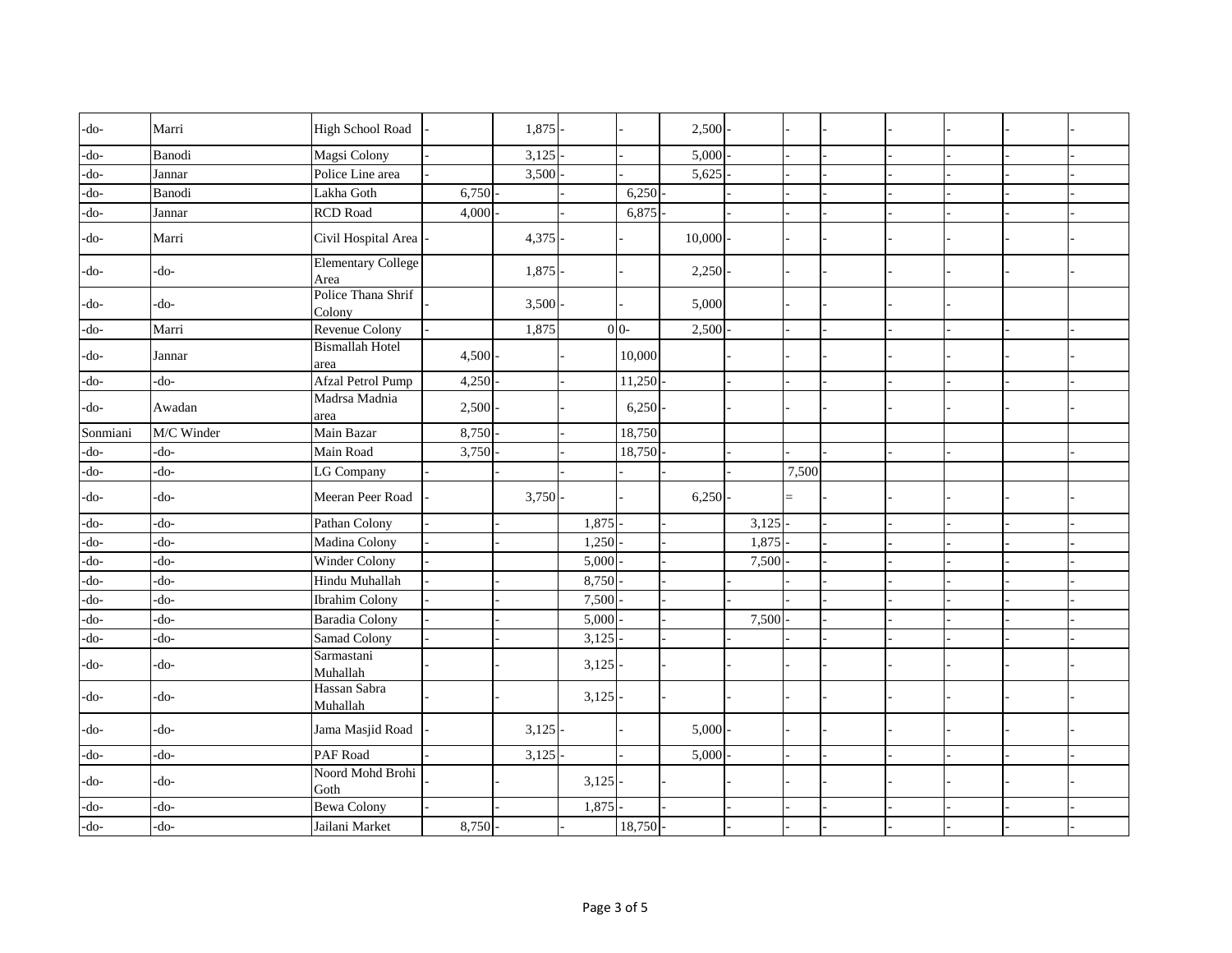| -do-    | Dan            | Hassan Hotel                                                                                         | 3,125 |           |         | 12,500 |       |       |  |  |           |
|---------|----------------|------------------------------------------------------------------------------------------------------|-------|-----------|---------|--------|-------|-------|--|--|-----------|
| -do-    | $-do-$         | Dam Road                                                                                             | 1,875 |           |         | 6,250  |       |       |  |  |           |
| $-do-$  | $-do-$         | Mossa Achar<br>Muhallah                                                                              |       |           | 625     |        |       |       |  |  |           |
| Gaddani | Mawali Shumali | Muhallah Gohar<br>Khan Basti<br>Gaddani, Gaddani<br>City                                             |       |           | $125 -$ |        |       | 1,875 |  |  | 312,500   |
| -do-    | -do-           | <b>Iban Muhallah</b><br>Haji Ibrahim<br>Wachani Muhallah                                             |       |           | 1,000   |        |       | 1,500 |  |  | 312,500   |
| -do-    | -do-           | Newag Muhallah,<br>Zabar Khan<br>Muhallah                                                            |       |           | 1,250   |        |       | 1,625 |  |  | 312,500   |
| -do-    | -do-           | Gandad Muhallah,<br>Haji Pathal<br>Muhallah, Saleem<br>Muhallah                                      |       |           | 875     |        |       | 1,250 |  |  |           |
| -do-    | -do-           | Ahmed Muhallah,<br>Aslam Muhallah G.<br>Qadir Muhallah                                               |       |           | 1,125   |        |       | 1,750 |  |  |           |
| -do-    | -do-           | Pinya Muhallah,<br>Bandali Muhallah<br><b>Barkat Muhallah</b><br>Mashkey Muhallah,<br>Sabza Muhallah |       |           | 1,375   |        |       | 1,750 |  |  |           |
| $-do-$  | -do-           | Gaddani More to<br>Town Committee<br>Gaddani Road                                                    |       | 1,250     |         |        | 1,875 |       |  |  | 375,000   |
| -do-    | -do-           | Town Committee to<br>Haji Ibrahim<br>Sheikh Goth                                                     |       | 1,125     |         |        | 1,750 |       |  |  | 500,000   |
| -do-    | -do-           | Haji Ibrahim<br>Sheikh Goth to<br>Wadrea Khuda<br><b>Bakhsh Goth</b>                                 |       | 1,000     |         |        | 2,000 |       |  |  | 250,000   |
| -do-    | -do-           | Abdullah Dagarzai<br>Goth to Jetty Sea<br>side                                                       |       | $1,000 -$ |         |        | 2,000 |       |  |  | 2,500,000 |